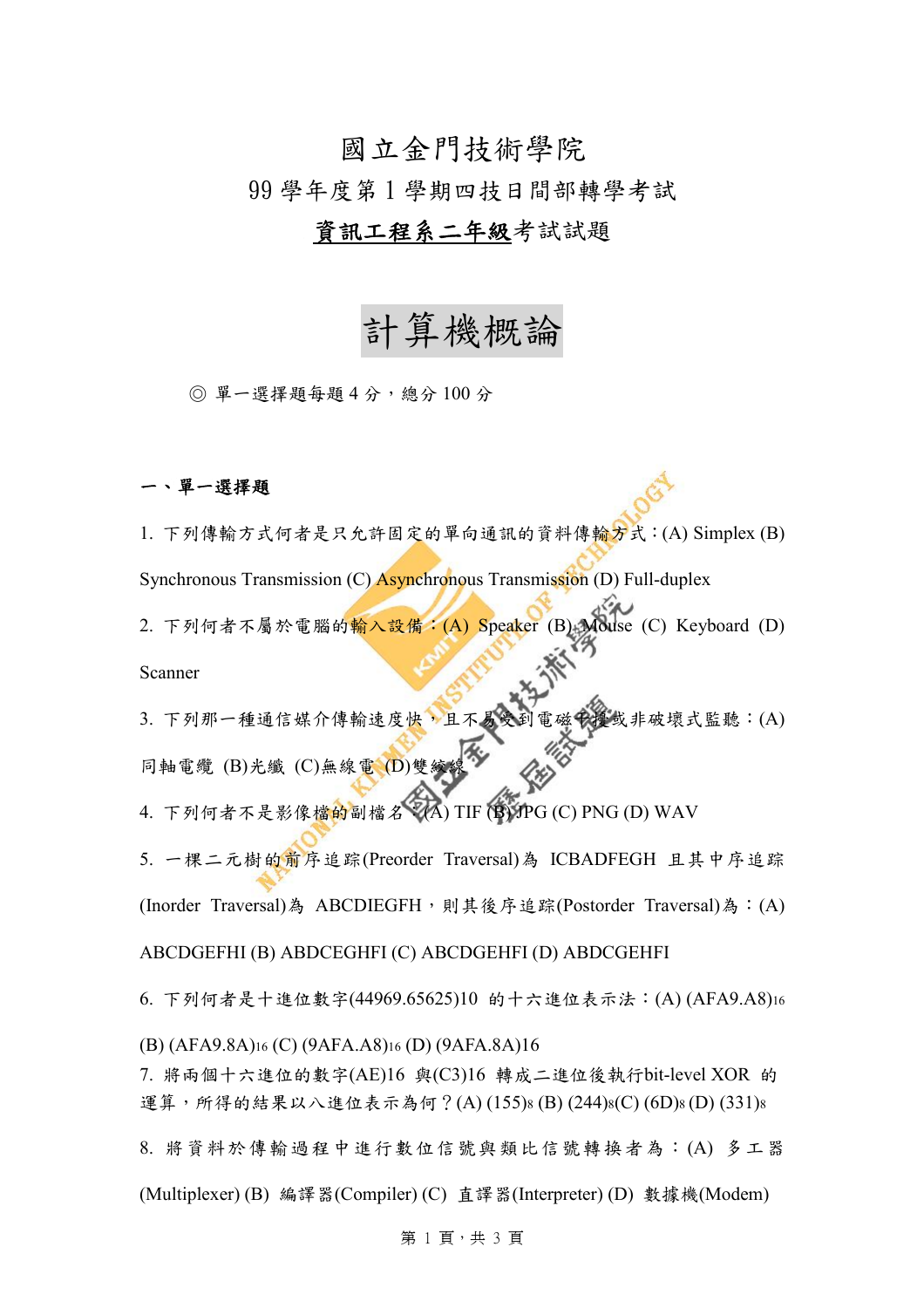9. 表示網頁資料的 URL 的英文全名是:(A) United Region Location (B) Uniform Resource Locator (C) Usenet Resource Location (D) Uniform Resource Line

10. 若字元"A"的 ASCII 編碼為(65)10,請問"ZERO"的 ASCII 編碼以十六 進位依序表示為下列何者?(A) (90)<sup>16</sup> (69)<sup>16</sup> (82)<sup>16</sup> (79)<sup>16</sup> (B) (5B)<sup>16</sup> (45)<sup>16</sup> (52)<sup>16</sup>  $(4F)_{16}$  (C)  $(5A)_{16}$   $(45)_{16}$   $(52)_{16}$   $(4F)_{16}$  (D)  $(5A)_{16}$   $(45)_{16}$   $(53)_{16}$   $(4E)_{16}$ 

 $11.4 - 11.4 - 11.4 + 11.4 + 11.4 + 11.4 + 11.4 + 11.4 + 11.4 + 11.4 + 11.4 + 11.4 + 11.4 + 11.4 + 11.4 + 11.4 + 11.4 + 11.4 + 11.4 + 11.4 + 11.4 + 11.4 + 11.4 + 11.4 + 11.4 + 11.4 + 11.4 + 11.4 + 11.4 + 11.4 + 11.4 + 11.4 + 11.4 + 11.4 + 11.4 + 11.4 + 11.$ 

(11011100)<sup>2</sup> 之結果為何?(A) (66)<sup>16</sup> (B) (82)<sup>16</sup> (C) (7E)<sup>16</sup> (D) (7D)<sup>16</sup>

12.某 CPU 含有 24 條位址線(Address Lines),它可以直接定址到多大的記憶體位 址:(A) 16M (B) 12M (C) 8M (D) 4M

13.下列何種電腦週邊設備不能以隨機方式存取資料:(A) 硬碟(B) 磁帶(C) 光碟 (D) 記憶卡

14.下列可以偵測錯誤的編碼方法中,何者具錯誤更正能力? (A) 漢明碼 (Hamming Code)(B) 同位元檢查(Parity Bit Check) Redundancy Code) (D) 檢查和 (Checksur 15.下列關於雙核心 CPU (Central Processing Unit) 的敘述,何者正確?(A) 雙核 心 CPU 的時脈計算方式,為單核心時脈的 2 倍(B) 雙核心 CPU 就是指加入了 Hyper-Threading 技術的 CPU (C) 雙核心 CPU 是利用平行運算的概念來提高效 能(D) 雙核心 CPU 就是 32 位元乘上 2, 即所謂的 64 位元 CPU

16.下列哪一種電腦編碼系統可以表示出最多的字元符號?(A) ASCII(American Standard Code for Information Interchange)(B) EBCDIC(Extended Binary Coded Decimal Interchange Code) (C) BCD (Binary Coded Decimal) (D) Unicode

17 下列何者是度量顯示器尺寸的依據?(A) 顯示器螢幕的長邊(B) 顯示器螢幕 的對角線長度(C) 顯示器螢幕的長、短邊之和(D) 顯示器螢幕的短邊

#### 第 2 頁,共3頁